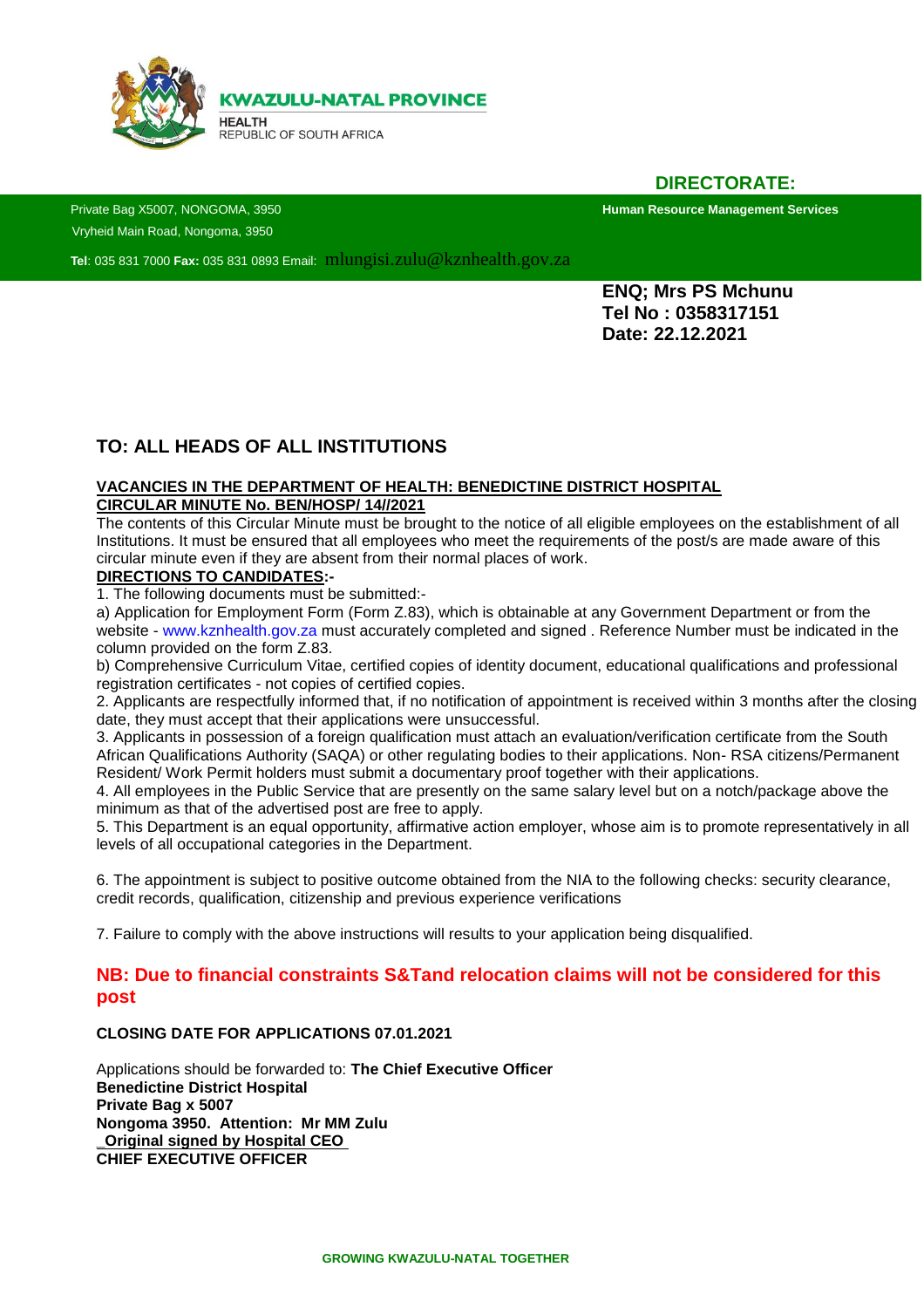

# **ALL APPLICATION MUST BE ON A PRESCRIBED APPLICATION FORM (Z83) FOR THE FOLLOWING POST.**

| <b>POST</b>           | : Operational Manager ( $O&G$ Unit)                                  |
|-----------------------|----------------------------------------------------------------------|
| <b>INSTITUTION</b>    | : Benedictine Hospital                                               |
| <b>REFERENCE NO.</b>  | $:$ OMN 4/2021                                                       |
| <b>NUMBER OF POST</b> | : 01                                                                 |
| <b>SALARY NOTCH</b>   | $:$ R 571 242.00                                                     |
| <b>OTHER BENEFITS</b> | : 13th Cheque Medical Aid (Optional), Home Owners/Housing Allowances |
|                       | (Employee must meet requirements) and 12% Rural allowance            |

#### **MINIMUM REQUIREMENTS:**

- $\checkmark$  Senior certificate /Grade 12
- $\checkmark$  Degree/Diploma in General Nursing and Midwifery.
- One year Post Basic Diploma in Advanced Midwifery and Neonatal Nursing Science..
- $\checkmark$  Proof of current registration with SANC (2020 Receipt).
- $\checkmark$  A minimum of 7 years appropriate/ recognizable experience after registration as a Professional Nurse with SANC in General Nursing.
- $\checkmark$  Proof of employment history certified/stamped by HR Manager

#### **RECOMMENDATIONS**

.

- $\checkmark$  Computer Literacy.
- $\checkmark$  One year Administration certificate in nursing management

#### **KNOWLEDGE, SKILLS, TRAINING AND COMPETENCIES REQUIRED:**

- $\checkmark$  Knowledge of Nursing Care, Processes and Procedures, Nursing statutes, and other relevant Legal frameworks, such as Nursing Acts, Health Act, Patient Right Charter, Batho Pele Principles, Public Service Regulations, Disciplinary Code and Procedures in the Public Service.
- $\checkmark$  Leadership, Organizational, Decision Making, Problem solving and interpersonal skills within the limits of the Public Sector.
- $\checkmark$  Conflict Management and good negation skills.
- $\checkmark$  Knowledge of code of conduct and labour relations.

#### **KEY PERFORMANCE AREAS:**

- $\checkmark$  Promote quality nursing care as directed by the professional scope of practice and standards as determined by the institution.
- $\checkmark$  Assist in planning, organizing and monitoring the implementation of objectives of the institution.
- $\checkmark$  Ensure implementation of maternal and child health care programmes, e.g. PMTCT, MBFI, PPIP, KINC, NEPOC, etc.
- $\checkmark$  Display a concern for patients, promoting, advocating and facilitating proper treatment and care and ensure that the unit adheres to the principles of Batho Pele.
- $\checkmark$  Provide leadership in the implementation of the National Core Standards.
- $\checkmark$  Ensure Quality Data Management.